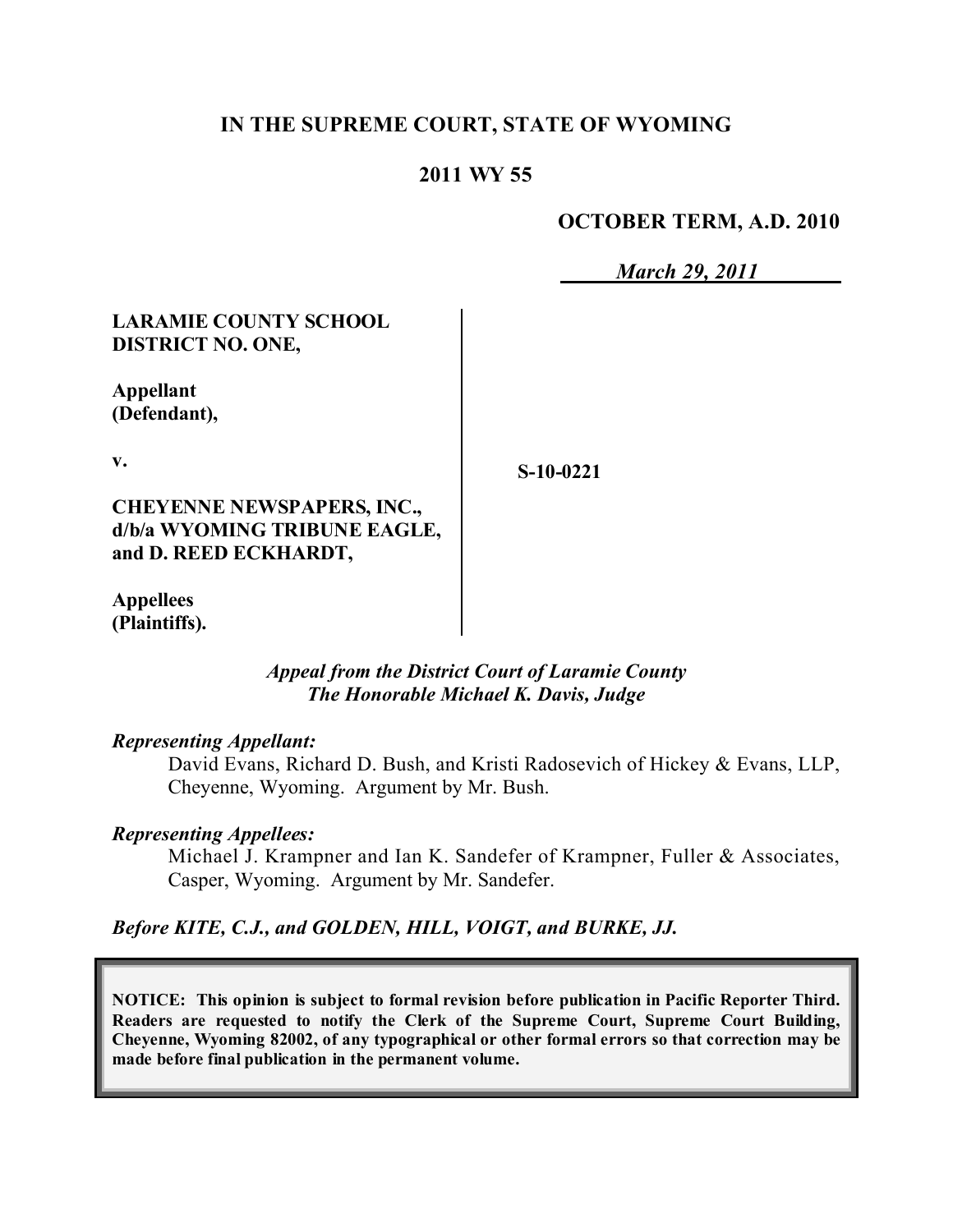### **GOLDEN**, Justice.

[¶1] Laramie County School District Number One (District) appeals from the district court's summary judgment in favor of Cheyenne Newspapers, Inc., d/b/a Wyoming Tribune Eagle, and D. Reed Eckhardt (Newspaper). As the parties agreed that no genuine issues of material fact existed, the district court ruled as a matter of law that the Wyoming Public Records Act, Wyo. Stat. Ann. §§ 16-4-201 through 205 (LexisNexis 2009), read in conjunction with a provision of the Wyoming Education Act, Wyo. Stat. Ann. § 21-3-110(a)(ii)(A) (LexisNexis 2009), entitled Newspaper to information concerning the names and salaries of the individual employees of District.

[¶2] Having reviewed this appeal under our standard of review for summary judgments, *Bangs v. Schroth*, 2009 WY 20, ¶ 20, 201 P.3d 442, 451-52 (Wyo. 2009), we now affirm the district court's summary judgment in favor of Newspaper. The district court explained its decision in a well-organized and most thoughtful decision letter dated August 13, 2010, with which we are in complete agreement. Consequently, in the interests of judicial economy, we herewith adopt that decision letter as this Court's official opinion in this case. We now set out the pertinent parts of that decision letter:

#### **FACTS**

The facts of this case are not in dispute. In a letter dated December 11, 2009, representatives of Cheyenne Newspapers, Inc., which publishes the Wyoming Tribune Eagle (hereinafter the newspaper), requested that Laramie County School District Number One (the district) provide it with "all employment contracts or any other records depicting employee names in conjunction with their salaries or a listing of employee names with salaries." The letter stated that the request was made under the Wyoming Public Records Act (WPRA), Wyo. Stat. Ann. §§ 16-4-201 through 16-[4]-205 (LexisNexis 2009).

John Lyttle, Assistant Superintendent of Human Resources for the School District, responded by letter dated December 17, 2009. Mr. Lyttle denied the newspaper's request for the information, citing Wyo. Stat. Ann. § 21-3-  $110(a)(ii)(A)$  (LexisNexis 2009), a provision in the Wyoming Education Code (WEC). The district is obligated by that statute to publish the salaries of its employees by category without reference to the names of individual employees. The district contends that the statute makes it unlawful to disclose any individual employee's name and salary.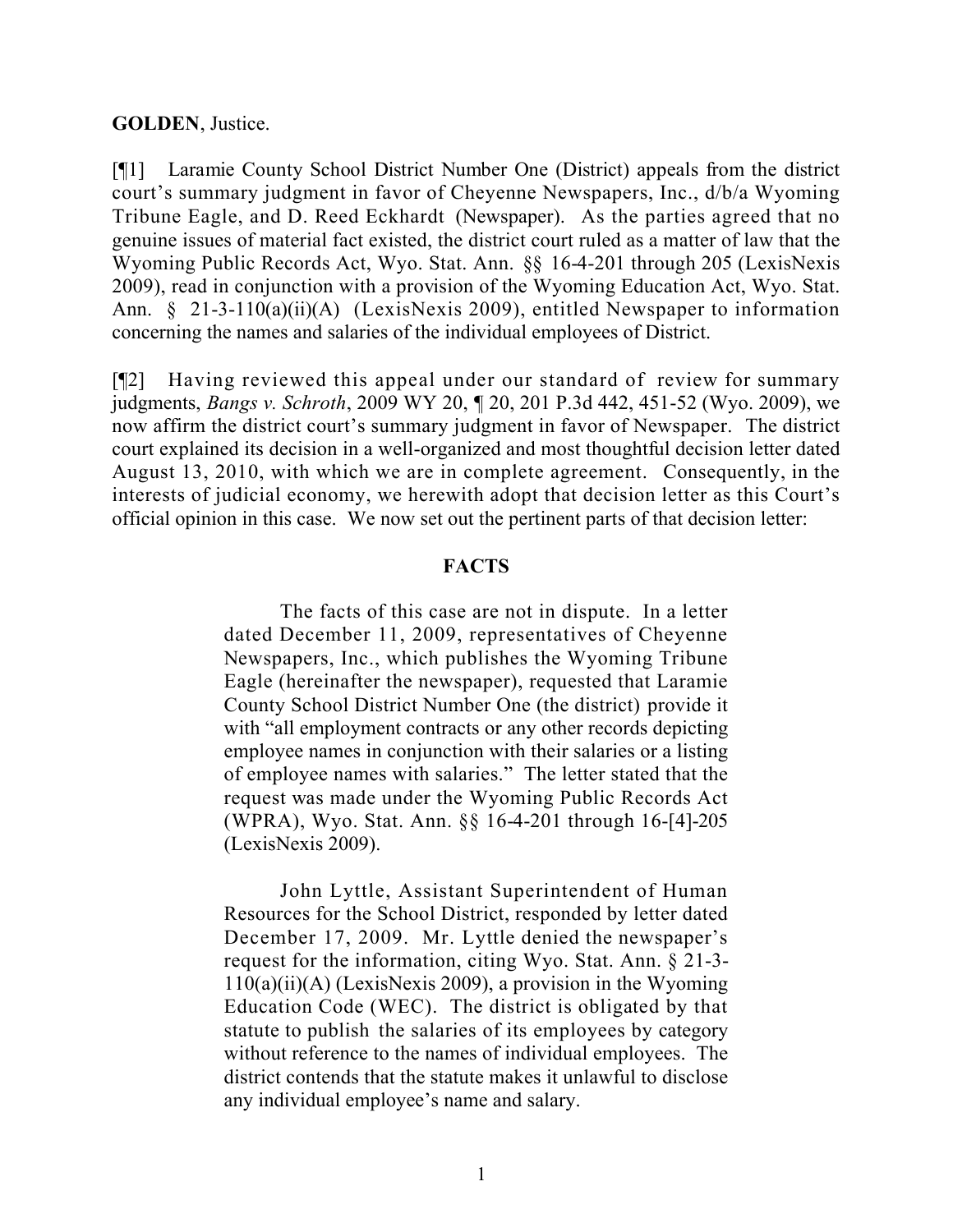The Plaintiffs, who include D. Reed Eckhardt, the executive editor of the Tribune Eagle, initiated this suit within three months of the denied request. The complaint asked that the Court require the district to show cause as to why inspection of the requested records should not be permitted. The district timely answered, and the Court held a scheduling conference on May 19, 2010. In addition to the position described above, the district also claimed that disclosure of the names of certain employees with their salaries would do substantial injury to the public interest. A specific example given was that of an employee who had eluded a stalker and whose whereabouts might become known if his or her name and salary were published. The district concedes that the number of employees who would fall into this latter category must be small.

The Court established a schedule for determination of the broader issue, which is whether the district must generally disclose salary information in conjunction with the names of its employees, so that a member of the press or public could learn how much any particular district employee earns. The narrower issue of whether specific records might be withheld to protect particular employees was deferred. The parties thereafter filed the dispositive motions and accompanying briefs which this letter addresses.

#### **ISSUE PRESENTED**

Does the Wyoming Public Records Act, read in conjunction with the Wyoming Education Code, entitle the Plaintiffs to information concerning the names and salaries of individual employees of a school district?

#### **DISCUSSION**

**Standard of Review.** The parties agreed at the scheduling conference that there are no genuine issues of fact regarding the above issue. The construction of the two statutes in this case is purely a legal issue which the Court can presently decide. *Harper v. Fidelity and Guaranty Life Insurance Company*, 2010 WY 89, ¶ 11[, 234 P.3d 1211, 1216] (Wyo. 2010); Wyo. R. Civ. Proc. 56(c). Thus, whether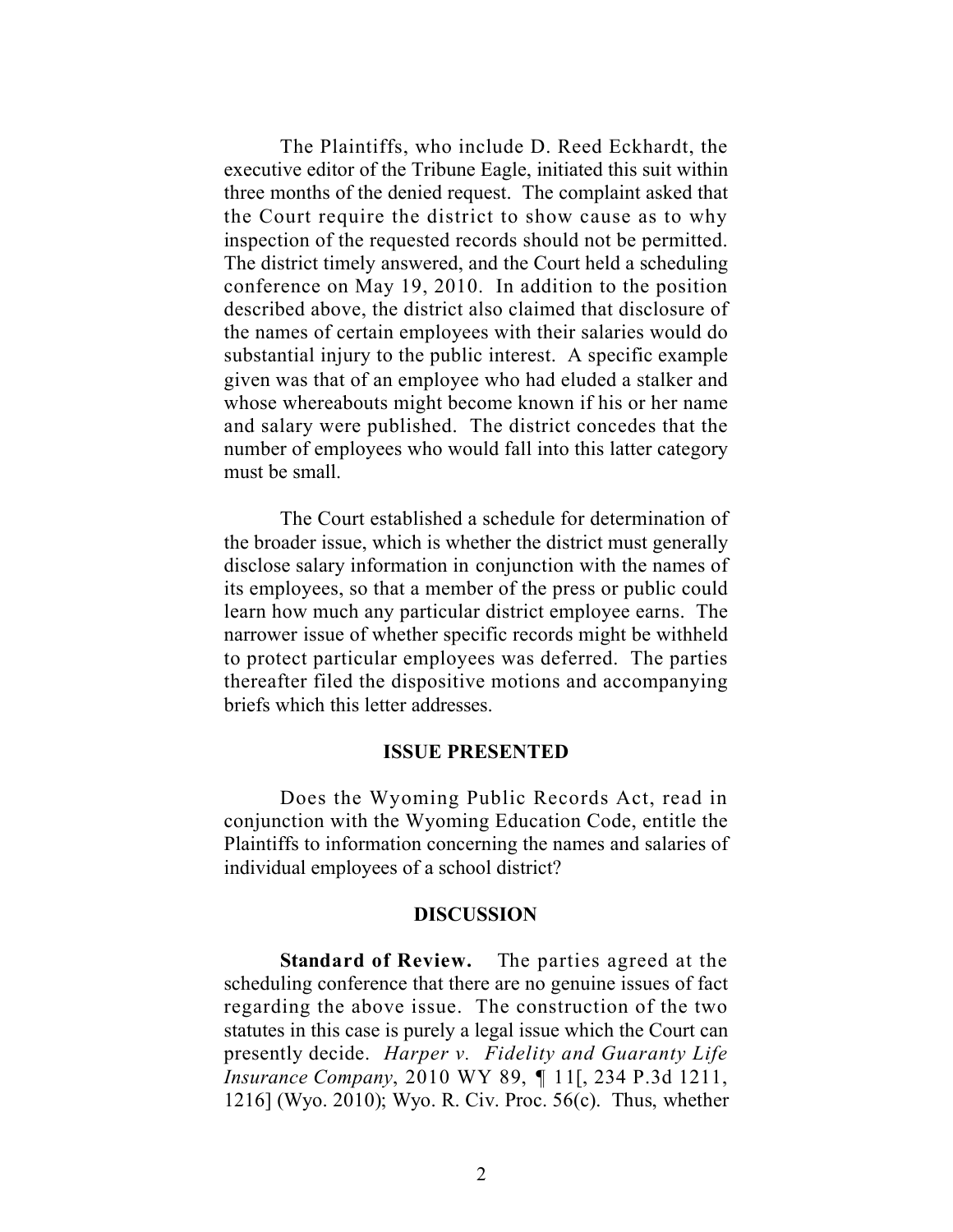this issue is framed as a motion for judgment on the pleadings or a motion for summary judgment, it places the legal question to which the parties seek an answer squarely before the Court.

**Disclosure.** Both parties argue that the Wyoming Legislature has decided the question before the Court in clear and unambiguous terms, although they argue diametrically opposed contentions as to what the legislature decided. The Court will begin with a survey of the WPRA's structure and some of its specific provisions. As a general proposition, the WPRA mandates that all public records "shall be open for inspection by any person at reasonable times."<sup>1</sup> Wyo. Stat. Ann. § 16-4-202(a) (LexisNexis 2009). The policy behind the rule is well settled as "one of disclosure, not secrecy," as "the legislature of this state has stressed the importance of making available to the public agency records." *Freudenthal v. Cheyenne Newspaper, Inc.,* 2010 WY 80, ¶ 18, [233 P.3d 933, 938 (Wyo. 2010),] quoting *Laramie River Conservation Council v. Dinger*, 567 P.2d 731, 733 (Wyo. 1977). The state, its agencies, and local government entities are therefore required to operate in a "fishbowl" with only a few necessary exceptions. *Id.*, citing *Allsop v. Cheyenne Newspapers, Inc.*, 2002 WY 22, ¶ 10, 39 P.3d 1092, 1095-96 (Wyo. 2002)*.* The Supreme Court has thus construed the WPRA to generally guarantee the public's right to access to documents which will reveal the details of operations of governmental entities, with some exceptions.

The WPRA also contains specific provisions which relate to personnel information. Wyoming Statute § 16-4- 203(d) provides in pertinent part as follows:

<sup>&</sup>lt;sup>1</sup> Wyo. Stat. Ann. § 16-4-201(v) (LexisNexis 2009) provides:

<sup>&</sup>quot;Public Records" when not otherwise specified includes the original and copies of any paper, correspondence, form, book, photograph, photostat, film, microfilm, sound recording, map drawing or other document, regardless of physical form or characteristics that have been made by the state of Wyoming and any counties, municipalities, and political subdivisions thereof and by any agencies of the state, counties, municipalities and political subdivisions thereof, or received by them in connection with the transaction of public business, except those privileged or confidential by law[.]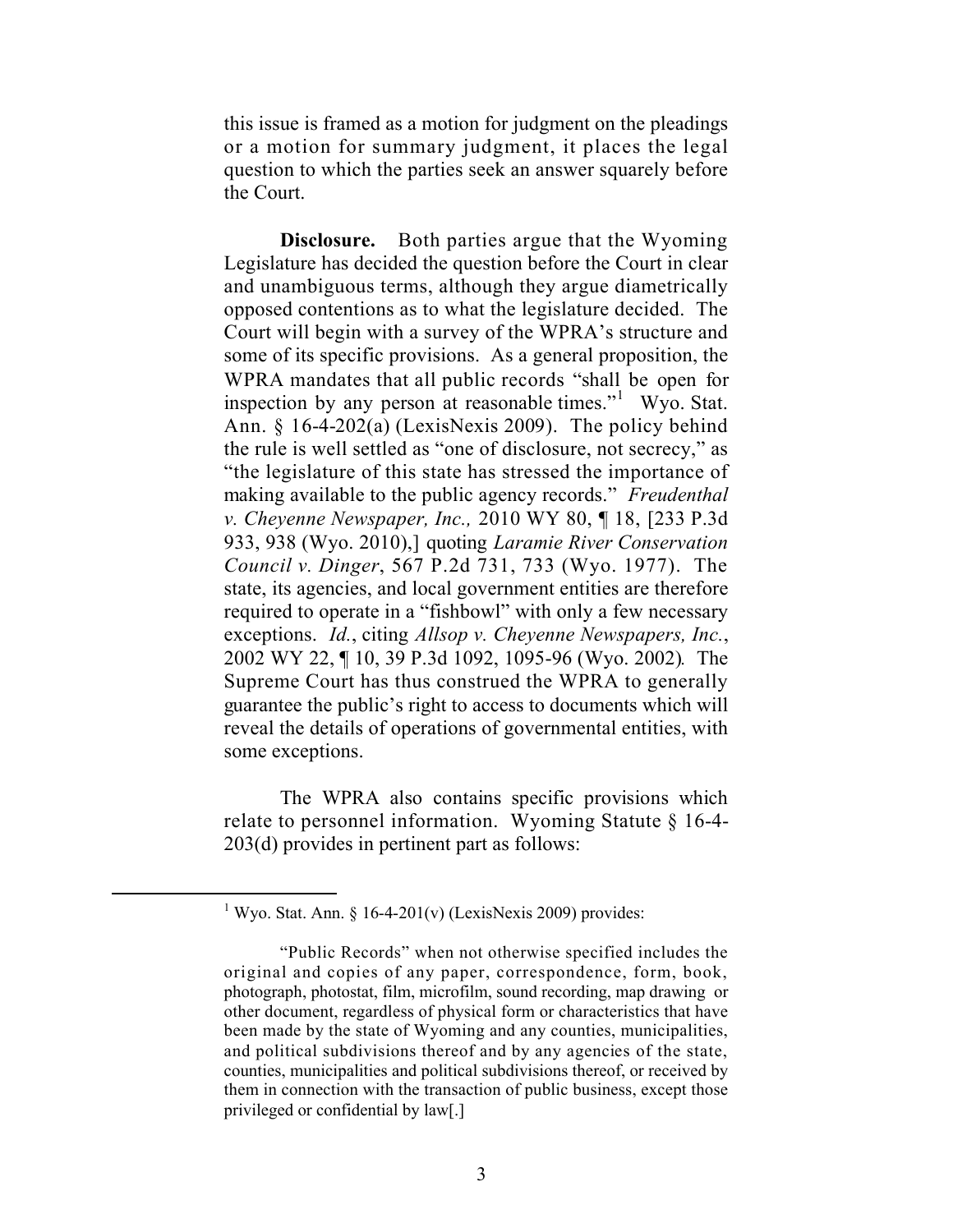(d) The custodian shall deny the right of inspection of the following records, unless otherwise provided by law:

```
[* * * *]
```
(i[ii]) Personnel files except those files shall be available to the duly elected and appointed officials who supervise the work of the person in interest. Applications, performance ratings and scholastic achievement data shall be available only to the person in interest, and to the duly elected and appointed officials who supervise his work. **Employment contracts, working agreements or other documents setting forth the terms and conditions of [employment of public officials and] employees are not considered part of a personnel file and shall be available for public inspection.**

(Emphasis added). A "public employee" is, according to the Wyoming Governmental Claims Act, any "officer, employee, or servant of a governmental entity." Wyo. Stat. [Ann.] § 1-  $39-103[(a)(iv)(A)]$  (LexisNexis 2009). The WPRA thus contains a specific provision which requires that documents reflecting the terms and conditions of employment be made available. It seems obvious that the amount an employee is paid is a term of any employment contract.

There was what the Court perceived as a suggestion by the district at oral argument on the pending motions that this statute might not require a governmental entity to make documents setting forth the terms and conditions of employment available in a form which would permit identification of particular employees. If that was indeed the suggestion, the Court disagrees.

In *Houghton v. Franscell*, 870 P.2d 1050 (Wyo. 1994), the Supreme Court was asked to determine whether physician recruitment contracts must be made available to the public on request. The Supreme Court held that they were public documents which had to be made available to the Gillette News-Record for inspection. Although the physicians in question were not employees of the hospital involved in the litigation, the Supreme Court did mention the above language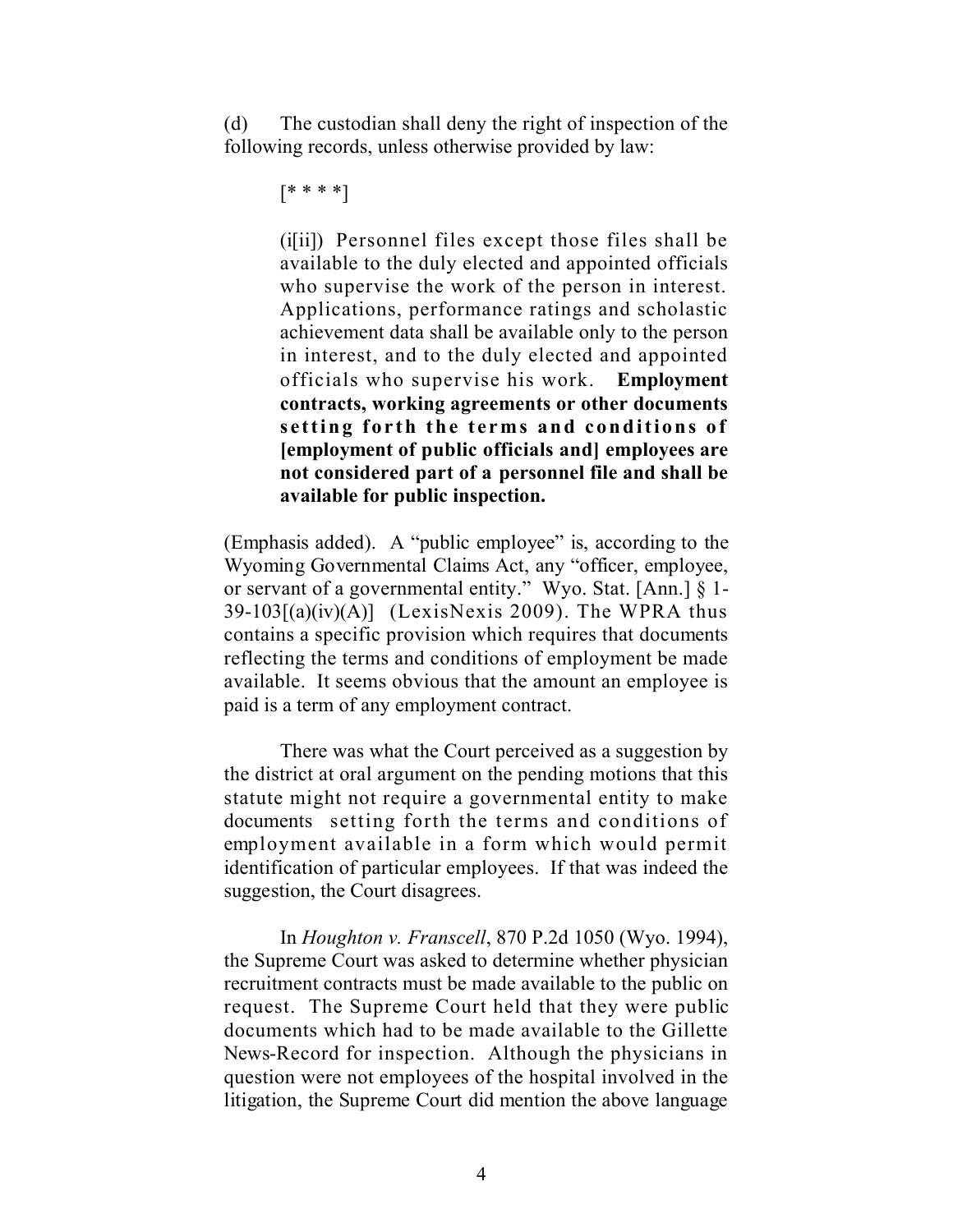as an example of the legislature's intent concerning documents which reflect how public funds are spent:

> In fact, in that particular respect, Wyo. Stat. § 16-4-  $203(d)(iii)$  contains language in the last sentence expressly stating that information of the terms and conditions of public employment is not considered part of a personnel file and, therefore, shall not be withdrawn from public inspection. One of the usual terms of a public employment document is the amount of public monies that will be paid by the public body to the public employee for services rendered. Thus, information of the expenditure of public funds in that employment context is expressly available for public inspection.

*Id.* at 1056. Public employment offers many benefits and imposes some burdens. The Court interprets the language of the above statute and the Supreme Court's comments concerning it to mean that one burden of public employment is that any person who makes a proper request may learn the compensation paid to a public employee, regardless of the level at which he toils for a governmental entity. The Court therefore believes that the district would be obligated to make this information available to the public and Plaintiffs unless there is some other specific legal provision providing otherwise. Of course, no governmental entity would be required to disclose personal information such as address, age, date of birth, social security number or other similar personal information, since these do not relate to the terms and conditions of employment, and would impact privacy rights of employees.

Although state freedom of information acts vary widely in their specific terms, the majority of courts presented with the issue of whether the public is entitled to documents indicating the names, positions, and salaries of individual employees have held that these documents must be made available for inspection. *See, e.g., Tiberino v. Spokane County*, 13 P.3d 1104, 1109 (Wash. App. 2000); *Mans v. Lebanon School Board*, 290 A.2d 866, 867 (N.H. 1972); *Clymer v. City of Cedar Rapids*, 601 N.W.2d 42 (Iowa 1999);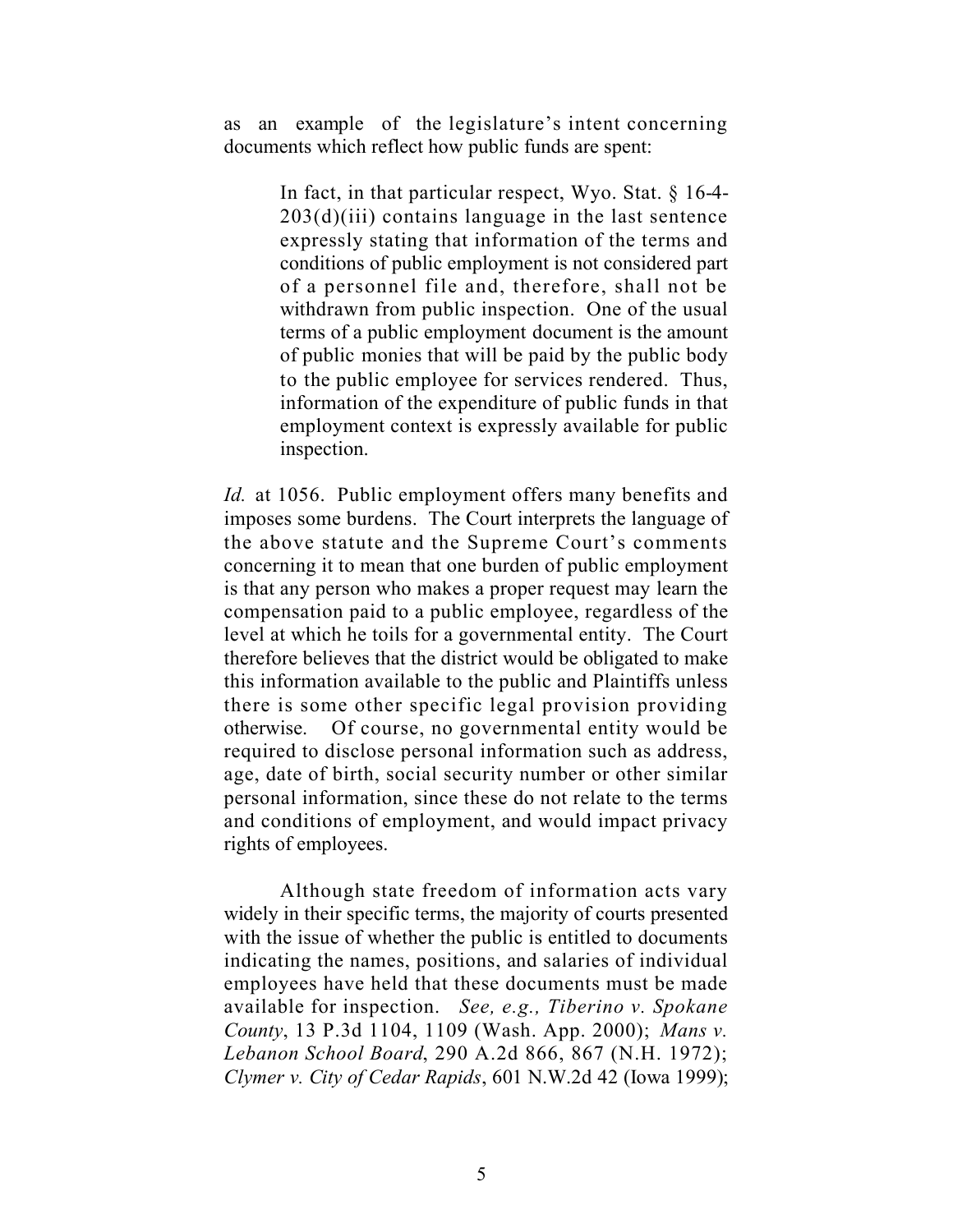*Annot., Payroll Records of Individual Government Employees as Subject to Disclosure to Public*, 100 A.L.R. 699 (1980).

The district argues that the WPRA contains an exception to the WPRA's general rule of disclosure if disclosure "would be contrary to any state statute." This exception is indeed contained in the WPRA. Wyo. Stat. Ann.  $§$  16-4-203(a)(i) (LexisNexis 2009). At the outset, it should be noted that the WPRA has consistently been interpreted to favor disclosure, and that exceptions are to be construed narrowly. *Houghton*, 870 P.2d at 1052. The Supreme Court has recognized that the statutory language of the WPRA creates a presumption that the denial of inspection of a public record is contrary to public policy. *Id.* [at 1053], quoting *Sheridan Newspapers, Inc. v. City of Sheridan*, 660 P.2d 785, 796 (Wyo. 1983). The Court is also cognizant of the Supreme Court's comment that constitutional rights of freedom of the press and due process prohibit the state from excluding an entire class of public records from inspection absent a compelling state interest. *Id.* at 1053.

The district argues that disclosure of its employees' salaries correlated to the employees' names is contrary to a specific provision in the Wyoming Education Code, Wyo. Stat. Ann. § 21-3-110(a)(ii)(A) (LexisNexis 2009), and that this information is therefore exempt from disclosure regardless of the express terms of the WPRA. It contends that the WEC provides the exclusive means for making its employees' salary information available to the public, and that the legislature has clearly expressed its intent that the information be provided in categories without reference to individual names. It also relies in part on the well-established rule of statutory construction that a specific statute controls over a general statute covering the same subject. *See Horse Creek Conservation District v. State ex rel. Wyoming Attorney General*, 2009 WY 143, ¶ 39, 221 P.3d 306, 318 (Wyo. 2009).

The statute in question provides as follows:

(a) The board of trustees in each school district shall:

[\* \* \* \*]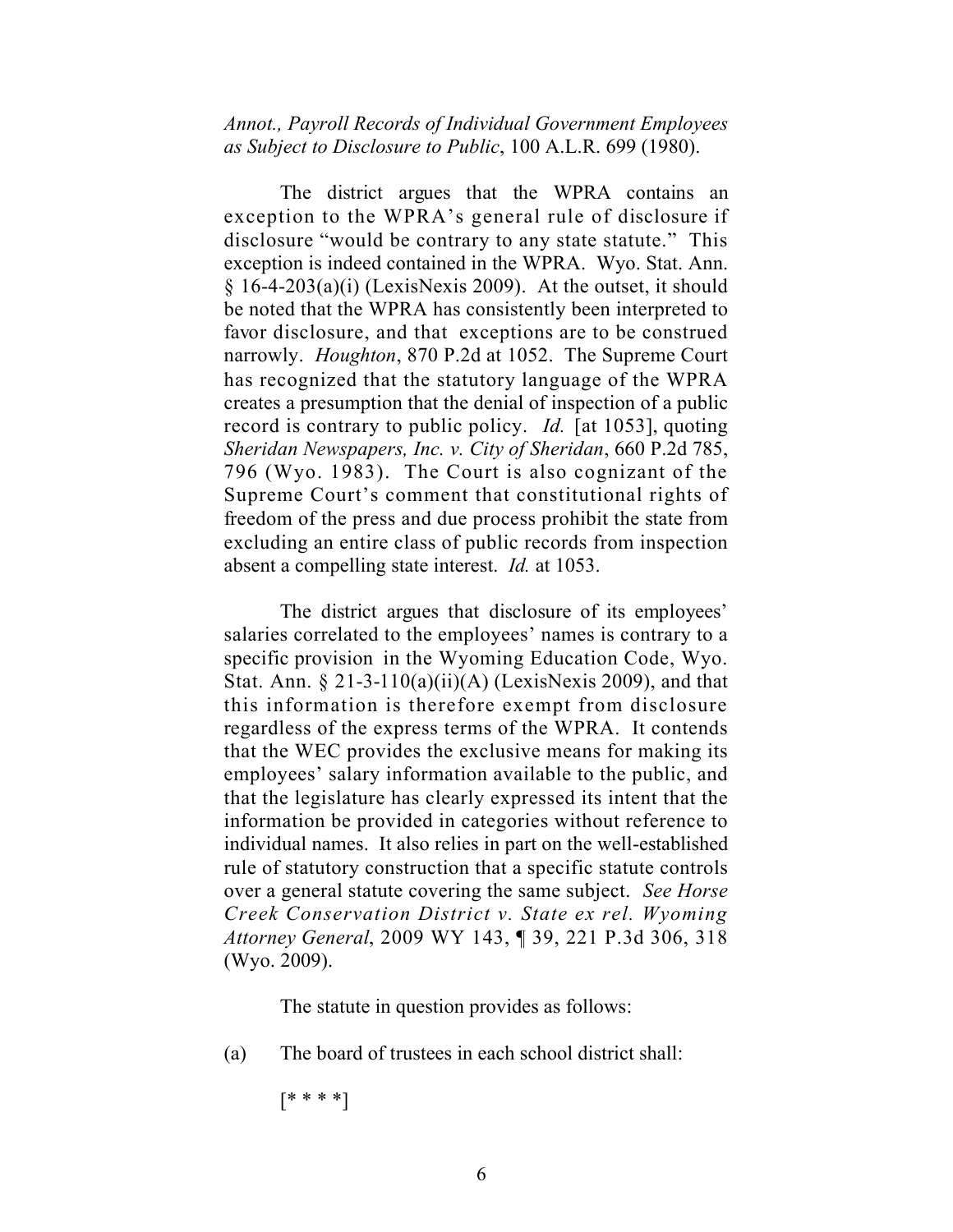(ii) . . . Individual yearly gross salary payments need be published only once in March of each year:

(A) Each individual annual gross salary shall be identified by category and each individual salary shall be published as a gross dollar amount without identification other than by category. Categories shall include superintendent, assistant superintendent, high school principal, assistant high school principal, junior high principal, junior high assistant principals, elementary principals, elementary assistant principals, first grade teachers, second grade teachers, third grade teachers, fourth grade teachers, fifth grade teachers, sixth grade teachers, kindergarten teachers, high school departmental teachers (business, language arts, foreign languages, science, social studies, mathematics, or other), vocal music, instrumental music, elementary music, secondary art, elementary art, secondary physical education, elementary physical education, vocational education, secondary guidance counselors, secondary librarians, elementary librarians, driver education, special education teachers, remedial teachers, nurses, teacher's aides, head coaches, assistant coaches, dramatics, secondary secretarial, junior high secretarial, elementary secretarial, business managers, janitorial, bus drivers, and other categories which may be selected so that every individual salary may be categorized. Each category shall show a cumulative subtotal and there shall be a grand total of all categories. At the end of the salary publication there shall be printed the district salary schedule . . . .

W.S.  $\S$  21-3-110(a)(ii)(A). The newspaper interprets the above provision quite differently than the district does. It argues that the statute only controls the manner in which the Board of Trustees must publish certain information at its own expense on an annual basis. It contends that the WPRA, on the other hand, requires that public entities permit the public to inspect public records, including documents reflecting the terms and conditions of employment of particular public employees, at reasonable times upon request. It asks the Court to find that the two statutes are not in conflict, and that thus the exception for records which may not be disclosed because they are "contrary to statute" does not apply.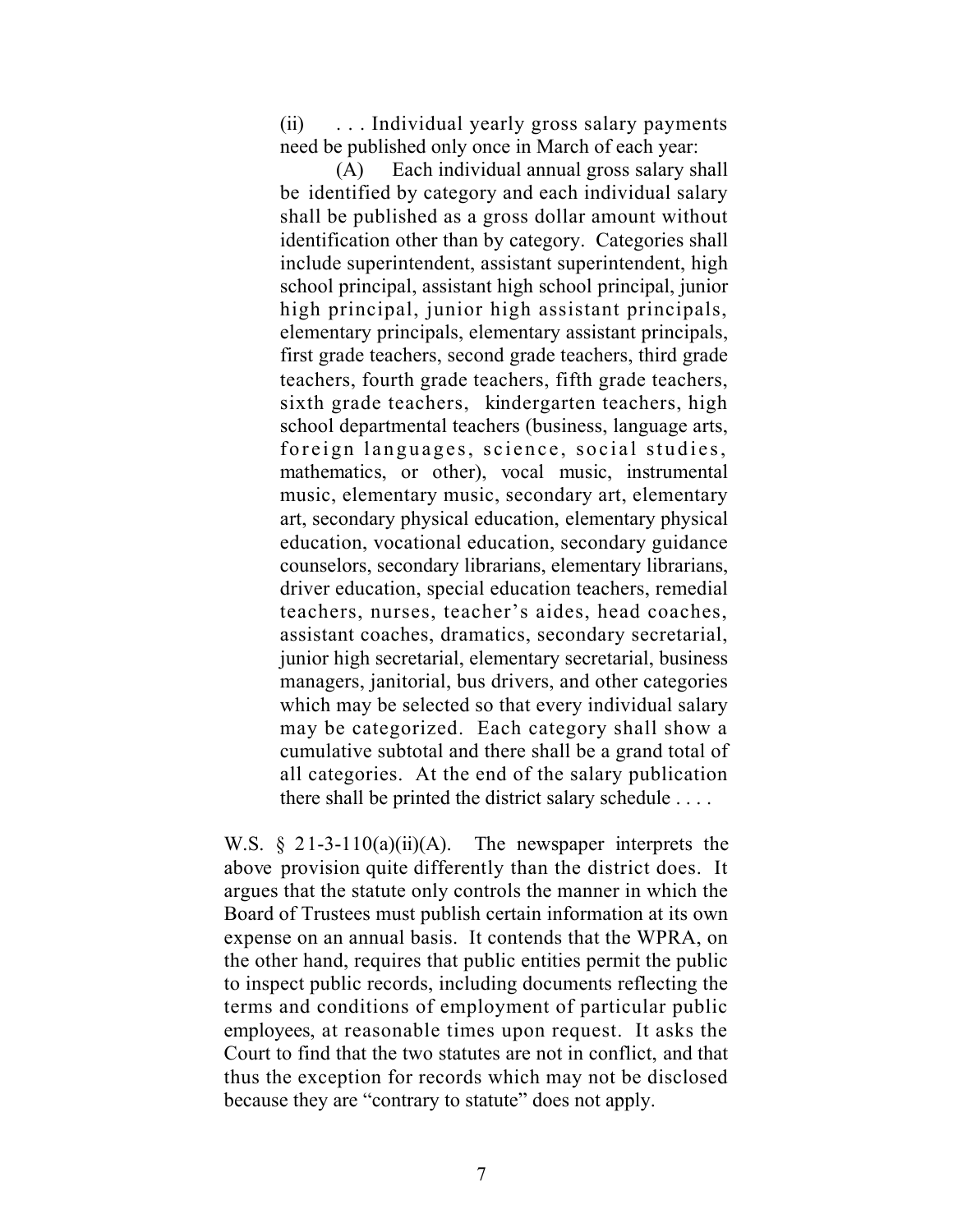The Court is compelled to agree with the newspaper. As already noted, exceptions to the WPRA rights of inspection must be construed narrowly in view of the public policy evident in that statute and the Supreme Court's ruling concerning it.  $\S 21-3-110(a)(ii)(A)$  does not contain an express statement that information concerning the identity of a school district's employees is confidential information which must not be revealed to the public, at least in conjunction with salary information, notwithstanding the provisions of the WPRA. The public has a right to know how a governmental entity expends public funds, and the Supreme Court has held that restrictions on access to this kind of information must be "expressly textual" for that reason. *Houghton*, 870 P.2d at 105[6]. It seems obvious that the compensation of public employees results in the expenditure of public funds, and falls within the above rule.

Support for this conclusion is also found in Wyo. Stat. Ann.  $\S$  16-4-203(d)(iii), which was quoted above. By its express terms, as confirmed by the dicta concerning it in *Houghton*, it permits public access to information concerning the terms and conditions of employment of all public employees, from the most humble to the most exalted, including sufficient information to determine what an individual employee is paid.

The construction of  $\S 21-3-110(a)(ii)(A)$  argued for by the district is linked to no rational legislative purpose. If construed as the district argues, it would make secret the amount any particular school district employee earns, from the school janitor up to the district superintendent. At oral argument, the district was unable to suggest any reason why the legislature would choose to treat janitors who work for school districts any differently from janitors who clean city or county buildings, and the Court can conceive of none on its own. The legislature is presumed to act in a thoughtful and rational manner with full knowledge of existing law, and therefore statutes are required "to be construed in harmony with existing law, and as part of an overall and uniform system of jurisprudence." *Thunderbasin Land, Livestock & Investment Company v. County of Laramie*, 5 P.3d 774, 780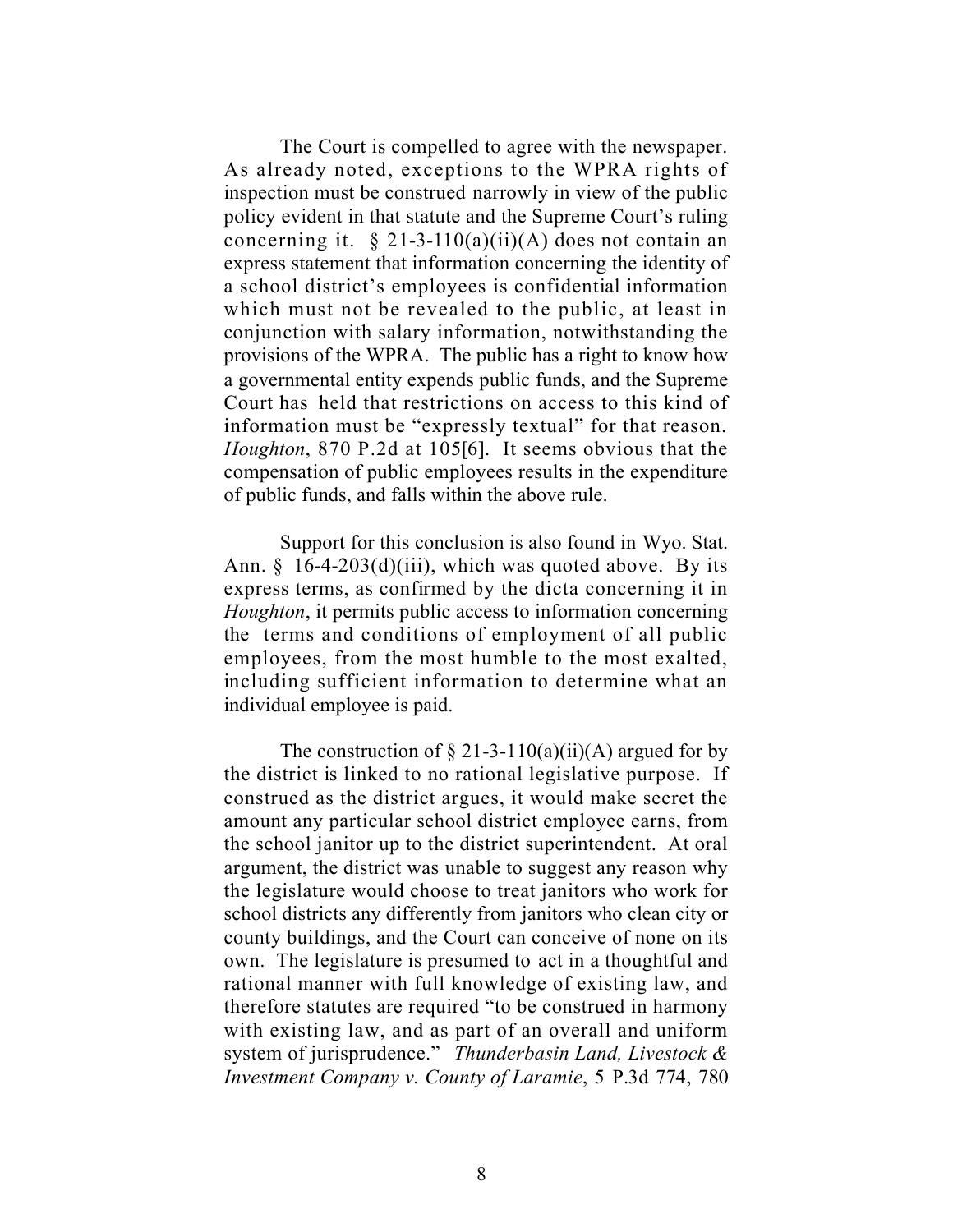(Wyo. 2000), quoting *Wetering v. Eisele,* 682 P.2d 1055, 1061 (Wyo. 1984).

The construction argued for by the newspaper allows the Court to conclude that the legislature chose to limit the extent of information which the school districts must provide at their own expense annually for any number of valid reasons, including expense of publication. On the other hand, construction of the statute as the district suggests would leave the Court with no rational explanation as to why the legislature would want to treat school district employees differently than employees of other public entities. The Court concludes that while the legislature intended that school districts would offer general salary information which was not specific to any employee to the public through annual publication, it did not intend to make specific salary information confidential as to those employees if a member of the public or the press wishes to expend the time and effort to obtain that information by making a proper request.

The district points out that previous Wyoming Supreme Court cases discussing the WPRA are not directly on point because none involve interpretation of § 21-3-  $110(a)(ii)(A)$  of the education code in conjunction with the provisions of the WPRA which have been described at length. While previous Wyoming Supreme Court cases have not in fact construed the two specific provisions involved in this case, those cases hold that exceptions to the disclosure required by the WPRA must be clearly set out in legislation, and that they should not generally be applied against entire classes of documents. *See, e.g., Sheridan Newspaper, Inc.,* 660 P.2d 785 (holding in part that "rolling logs" and "case reports" compiled by the Sheridan police department could not be disclosed from inspection as a class under a discretionary exception to disclosure for investigatory or intelligence records, or those compiled for prosecution purposes); *Houghton*, 870 P.2d 1050 (holding that a physician's recruitment contract was not exempt from disclosure where it did not fall within the definition W.S. §  $16-4-203(d)(vii)$ , which excepts certain classifications of hospital records from disclosure). As noted above, the cases also suggest that there are constitutional implications to the rights of access of the press and public, and a construction of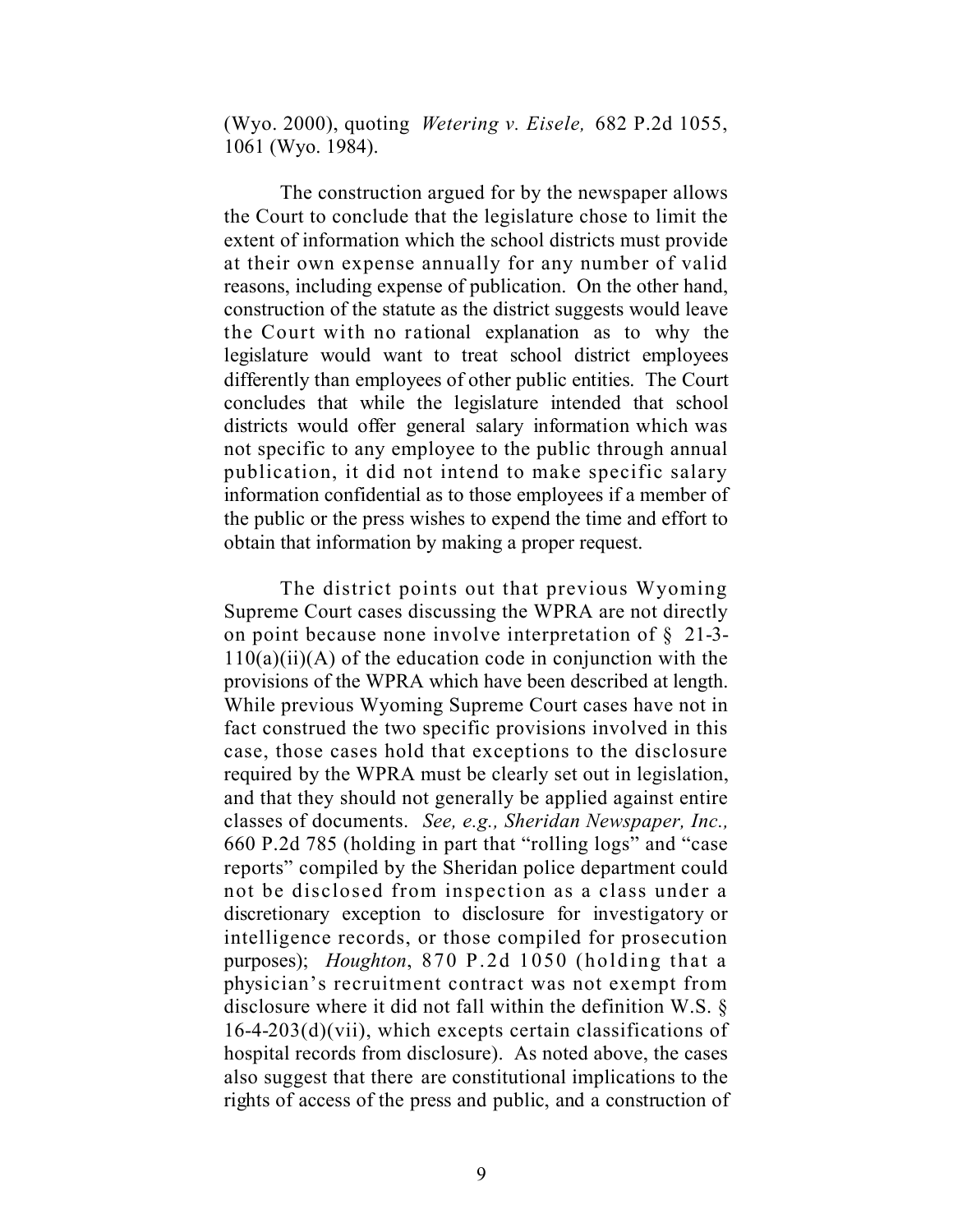legislation which might impact those rights must presume that the legislature intended to protect them. *See Sheridan Newspaper, supra*, at 794-97; *Houghton, supra*, at 1053.

In this case, when  $\S$  16-4-203(a)(i) and  $\S$  16-4- $203(d)(iii)$  of the WPRA and  $\S$  21-3-110(a)(ii)(A) of the WEC are read in conjunction with each other, the provisions of the education code are not clear enough to exempt the records sought in light of the specific language of the WPRA concerning the right of access to documents relating to terms and conditions of public employment. The district asks the Court to render a decision which would have to stubbornly swim upstream against a strong current of prior Wyoming Supreme Court rulings which protect the public's right of access to information as to how its money is being spent, which the Court will decline to do.

It should be noted that both the parties and the Court recognize that the district cannot be compelled to produce a list of employees and their salaries if one does not already exist, although they are free to do so if they wish in lieu of making the documents identified by  $\S$  16-4-203(d)(iii) available for inspection. It was not disclosed whether any such list was in existence, and in this electronic age, whether a document exists or not may depend on whether a computer is directed to produce it. In any event, it may be less laborintensive for the district to produce a computer printout of names and salaries, which the newspaper has indicated it is willing to accept. If the district is not willing to produce such a printout,  $\frac{1}{2}$  16-4-203(d)(iii) requires it to permit inspection of existing documents that contain the information sought at a reasonable time.

#### **Public Interest Issues and Form of Order.**

As noted above, the district contends that certain employee information should not be made available for inspection because disclosing it would be contrary to the public interest. Wyo. Stat. [Ann.] § 16-4-203(g) provides that a custodian may deny the right of inspection of certain specific records which are otherwise subject to inspection on the grounds that inspection would do substantial injury to the public interest. This section would require the district to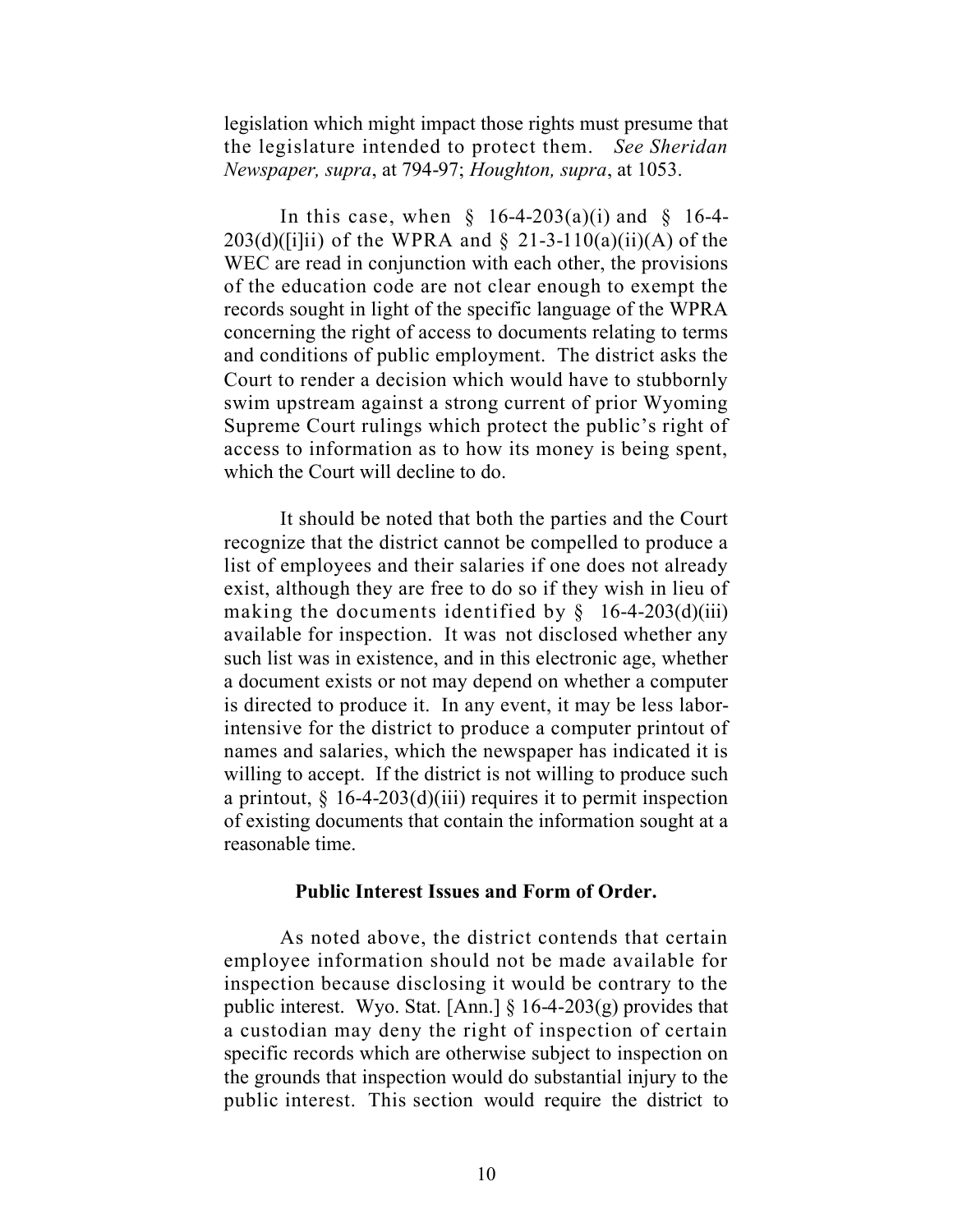apply to the district court for an order finding that disclosure would in fact cause substantial injury to the public interest in the case of a particular employee's information, if it chose to deny access.

As already mentioned, the district contends that disclosure of at least some of its employees' names could be contrary to the public interest because, for example, those employees might be located by a stalker after publication of their name and salary. The parties seem to agree that if such a discretionary exception is available, it would have to be evaluated on a case-by-case basis, probably after an evidentiary hearing. At argument, the district indicated that only a small number of employees could be expected to fall within this category. It is certain that the public interest exception would not exempt all records concerning the terms and conditions of employment of all public employees who work for the district, and the district has never contended that it would. Whether the exception is available as a matter of law in the hypothetical cases posed by the district remains to be seen.

The existence of these potential claims to exemption from the disclosure requirement determined in the first portion of this decision leaves the case in an awkward posture. On the one hand, the Court has concluded that the newspaper is correct in its assertion that it is entitled to employee-specific salary information. Once it obtains that information, it is free to publish whatever it chooses concerning it, free of any court-imposed limitations. *See New York Times Co. v. U.S.,* 403 U.S. 713, 714, 91 S.Ct. 2140, 2141, 29 L.Ed. 822 (1971), quoting *Bantam Books, Inc. v. Sullivan*, 372 U.S. 58, 70, 83 S.Ct. 631, 639, 9 L.Ed.2d 584 (1963) (noting that a prior restraints come to Court "bearing a heavy presumption against constitutional validity").

On the other hand, the ruling the Court has made will impact a large number of Laramie County School District employees and may also impact other districts. The district will undoubtedly wish to appeal that ruling to the Wyoming Supreme Court, which is the final arbiter of the meaning of the two statutes involved in this case. The Court believes that it is in the best interest of both parties to secure the entry of a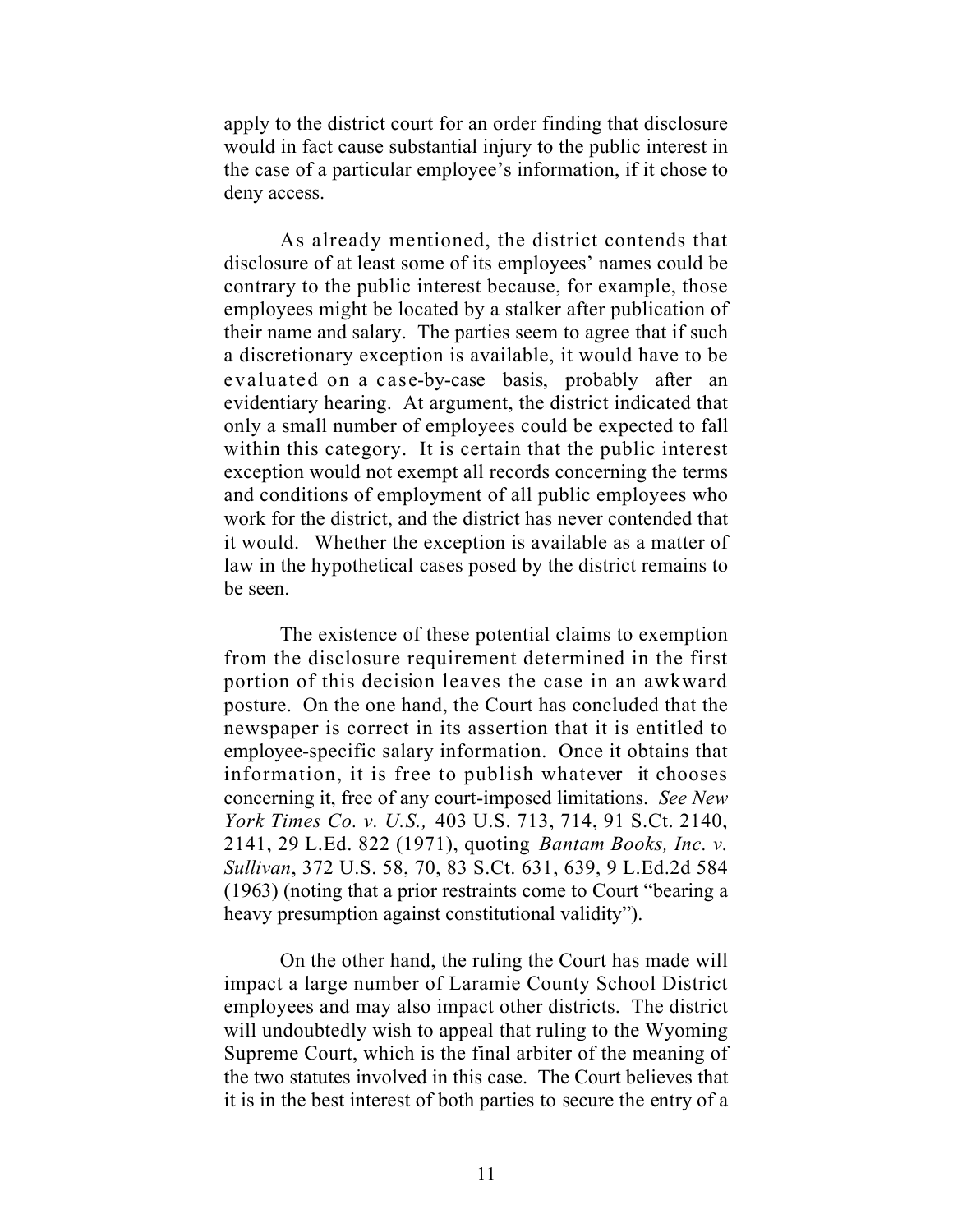final judgment which will permit review by that court as soon as possible.

However, the district argues that the Court should stay its decision until it can resolve the public interest exception cases, if there are any. This could take some time, since each is case-specific and there is as of yet no indication as to the number of such cases. The newspaper has indicated that it has no interest in causing problems for employees who might, for example, be victimized by a stalker, if there are any, and so there may be no cases to resolve because it would in all likelihood not pursue information pertaining to those employees.

The Court intends, absent a showing that such action is improper, to enter a final order declaring the newspaper's general entitlement to the information contained in its request without resolving the public interest exception issue pertaining to particular employees in this case for the following reasons:

- In its motion for summary judgment, the newspaper asked the Court to declare its rights under the WPRA as they relate to the records request it made of the district, which was for information which would permit it to connect particular salary information to particular employees. The district contended that it was not permitted to make this general class of information available. The Court has resolved that issue by declaring the rights and duties of the parties.
- Wyoming Statute  $\S$  16-4-203(d) requires that a custodian who withholds a particular record apply to the district court for an order finding that disclosure of that record would do substantial injury to the public interest. The district did not counterclaim as to any particular record, although it raised the above as an affirmative defense. The district admittedly had good reason not to counterclaim earlier, because it faced the massive task of contacting some fifteen hundred employees, and because the Court scheduled this issue for later disposition.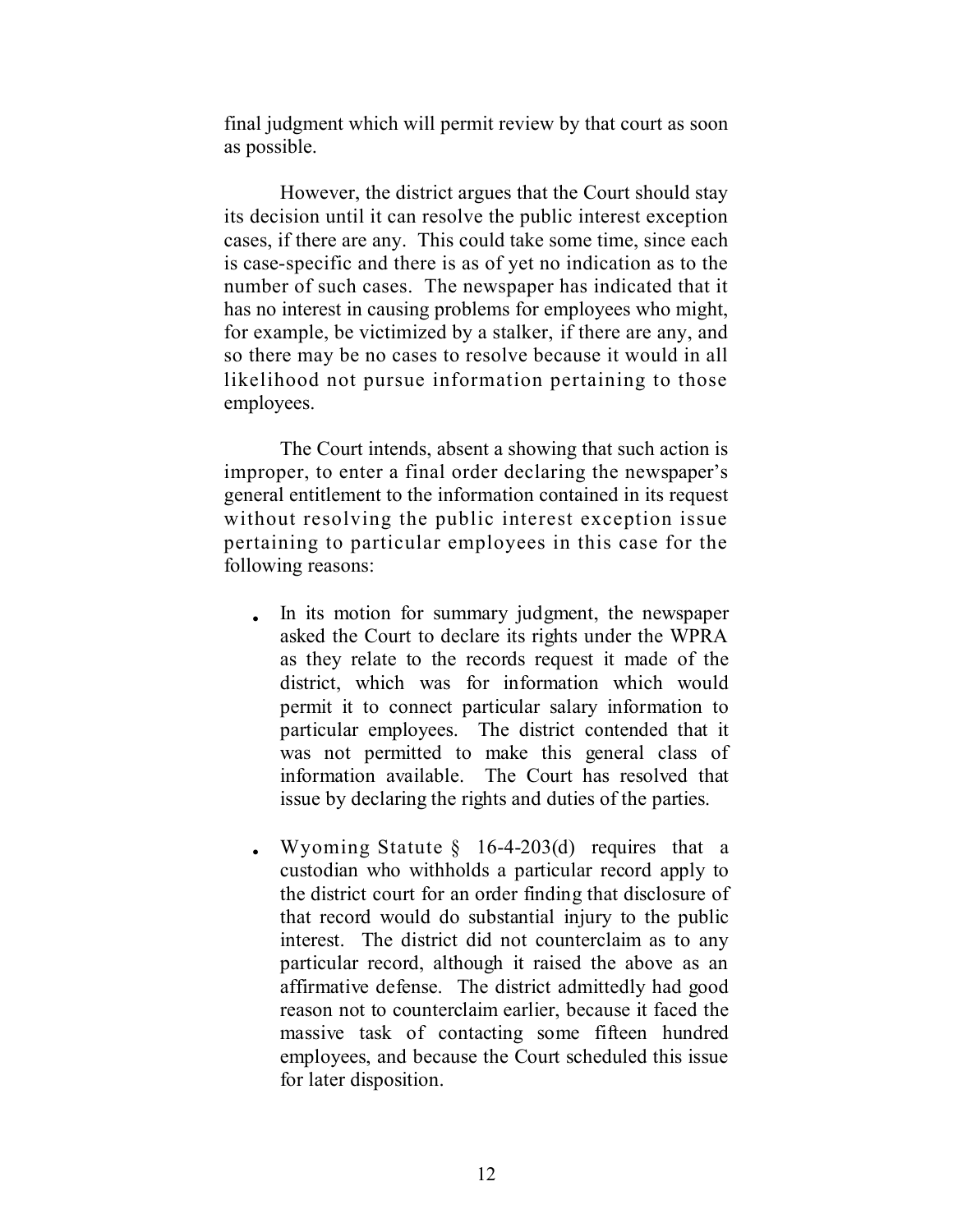- The question of potential injury to any particular employee is fact-intensive and likely to require considerable time for resolution, during which the district could not appeal of right to the Wyoming Supreme Court.
- The Court's decision as to the newspaper's general right of access does not address any particular case, and the district would presumably be able to file an appropriate action to resolve the public interest exception cases without fear that this decision would in some way bind it in those proceedings.
- It is quite likely that any meritorious claim of potential injury to an employee will be resolved by agreement.
- If a stay of the above decision declaring the newspaper's general right of access is necessary, one can be sought under Wyoming Rule of Appellate Procedure 4.02.

Because the decision contemplated is a departure from the process developed in the scheduling conference, a hearing on the form of relief will be set on the request of either party.

### **Conclusion**

Summary judgment will be granted in favor of the Plaintiffs, declaring that the Defendant must make the documents described in Wyoming Statute § 16-4-203(d)(iii) available to them for inspection, without concealment of the identity of the employee involved. Other personal information such as address, telephone numbers, social security information, and date of birth may be redacted to protect employee privacy, since this information is not part of the terms and conditions of employment. At its option, the district will be declared to have satisfied its obligation of inspection if it produces the list of employees and their salaries initially requested by Plaintiffs. This ruling is without prejudice to the district's ability to claim that disclosure of the records of particular employees would do a substantial injury to the public interest and to seek a court order so finding.